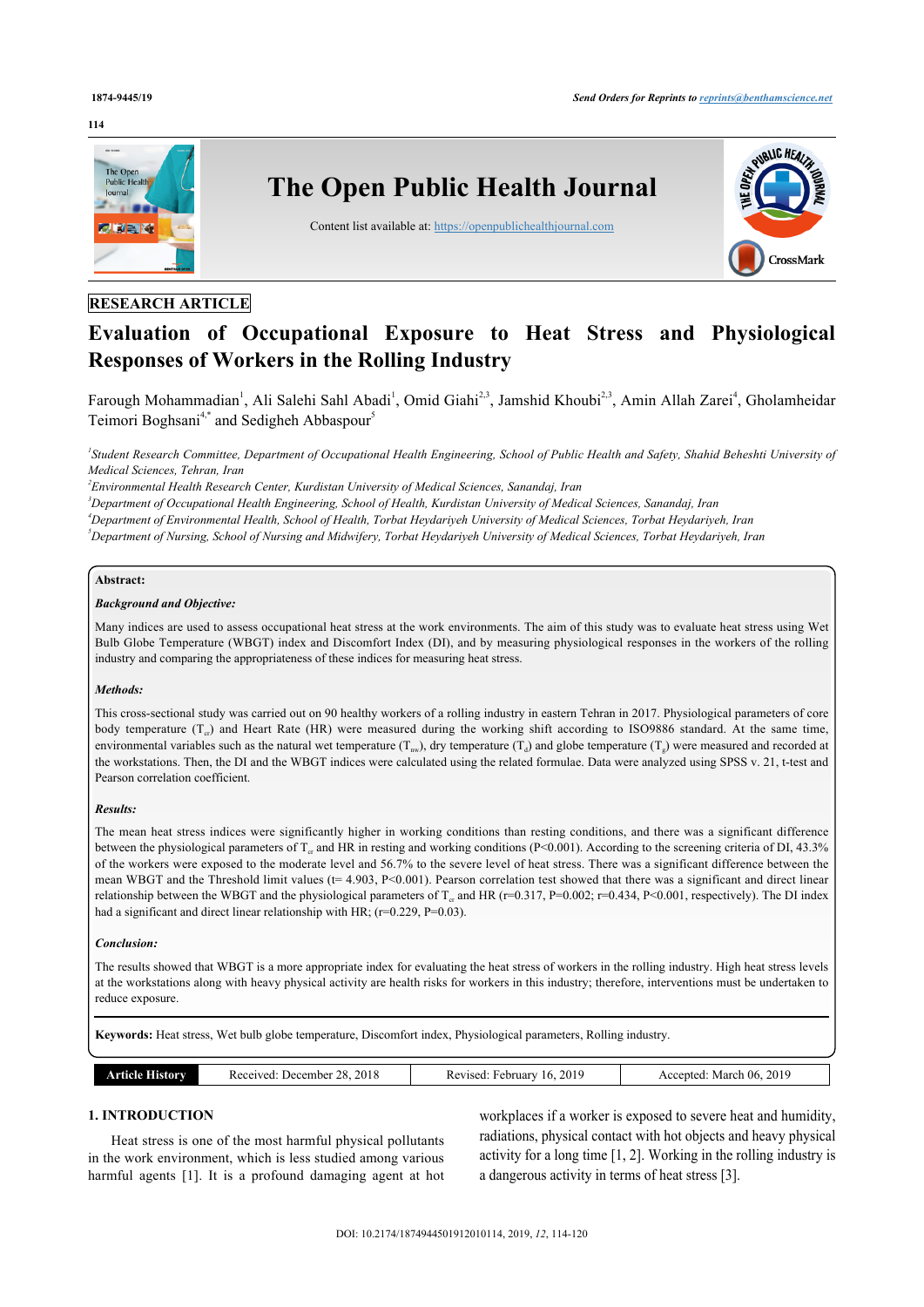Most jobs need to be carried out in hot environments, which can affect the cooling system of the body when doing heavy physical work. Once the body is not able to maintain homeostasis between the captured and lost heat, heat damage can occur, which may get acute and even fatal in some cases [[4](#page-5-3)]. Types of mild to severe heat disorders include: rash, heat cramp, syncope, heat exhaustion, and hyperthermia [\[5\]](#page-5-4). In addition, exposure to heat can cause disorders in mental health, increased medical expenditures and work accidents, reduced productivity and reduced physical capacity [\[5](#page-5-4) - [7\]](#page-5-5).

In order to ensure the health of workers, the heat stress and changes in physiological parameters under these conditions should be studied [\[8](#page-5-6)]. Evaluation of the heat stress in work environments can be performed by measuring environmental parameters and then their impact on the body by using a heat stress index or other indices [\[9\]](#page-5-7). Many attempts were made in the past century to develop indices that can adequately describe the amount of heat stress. Accordingly, a heat index has been developed to accurately predict the physiological strain of individuals in all thermal environments [\[10\]](#page-5-8). While a lot of research has been done to determine a final index, there is still much debate as to which index is more efficient and more correlated with physiological strains [[11\]](#page-5-9).

There is a dire to define a reliable and comfortable tool for monitoring of stressful conditions and prevent health damage to enhance the efficiency of workers in hot working environments. Many thermal indices have been developed for the evaluation of heat stress, and some of them have been specifically designed for industrial workplaces [[12](#page-5-10)] and may not be suitable for small workshops such as the rolling ones.

These indices can be categorized in the three groups of rational, empirical, and direct indices [[2\]](#page-5-1). The use of many of these indices necessitates the measurement of environmental variables, occupational conditions and various physiological parameters. Moreover, in order to measure some of these indices, there is a need for some special tools; the calculation process is also complex and requires the use of the computer. Among available thermal indices, the use of direct one was simple and easy with calculations based on environmental variables [\[13](#page-5-11)].

The Wet Bulb Globe Temperature (WBGT) is a simple heat stress index, which requires the natural wet temperature  $(T_{nw})$ , dry temperature  $(T_d)$  and globe temperature  $(T_g)$  measurements. This index has been introduced as a global standard and is applied to control the heat stress in many working environments[[14\]](#page-5-12); being recommended by the International Standard Organization (ISO 7243) for the rapid assessment of hot environments [[15\]](#page-5-13). It is the only index that measures  $T_g$ . On the other hand, the American Conference of Governmental Industrial Hygienists (ACGIH) has determined the limits of heat exposure, (Table **[1](#page-2-0)**) [\[16](#page-5-14)], approved by the Occupational Health and Safety Organization (OSHA) and the American Industrial Hygiene Association (AIHA)[[17](#page-5-15)]. The WBGT index, despite its extensive use, has a number of limitations [[18\]](#page-5-16).

Discomfort Index (DI) is a direct one that has been recommended for more than four decades along with WBGT for rapid assessment of hot environments. It is simple and does not require complicated tools, with easy results' interpretation [\[19](#page-5-17)]. It was introduced by Thom and modified by Sahar *et al.* (1962). The parameters of  $T_d$  and  $T_{nw}$  are needed to measure DI index. It has a high correlation with the WBGT index ( $R^2$  = 0.947)[[19\]](#page-5-17). DI values are quite similar to WBGT index. Specified criteria have been estimated for the heat stress and its relation with the heat sensation based on a large number of studies in a wide range of community groups and in different climatic conditions [[19\]](#page-5-17):

- For the DI values under 22, there is no heat stress.
- For DI values between 22 and 24, most people have a mild heat stress sensation.
- For DI values between 24 and 28, the heat stress is relatively heavy, and people feel very hot and physical work may be interrupted.
- For DI values above 28, the heat load is extreme, body temperature cannot be maintained during physical work resulting in high risk of heat-related disorders.

The combined effect of exposure to ambient heat and body heat production due to metabolism can cause heat strain in the body. Direct methods for assessing heat exposure are based on the measurement of the body's heat strain; a body's response to heat stress measurable by physiological parameters[[20](#page-6-0)]. Various physiological parameters for assessing the heat strain include core body temperature  $(T_{cr})$ , Heart Rate (HR), dehydration and Urine Specific Gravity (USG) [\[21](#page-6-1)]. HR is a primary indicator for a physiological strain especially during work and rest [[22](#page-6-2)]. The oral, eardrum, rectal and the urine temperatures can be recorded as  $T_{cr}$  [\[23\]](#page-6-3); an important criterion for the adverse health effects. The eardrum temperature is a good alternative to internal body temperature at the workplace, being non-invasive and promptly responsive to alterations in body temperature [\[22](#page-6-2)].

Skimpy research is available on evaluation of thermal indices as well as heat stress in Iran; thus requires further studies. On the other hand, considering the health of workers, evaluation of heat stress in different work environments, especially small and indoor workshops, which can be of great importance from in terms of occupational health as it plays an important role in the better analysis of working conditions and occupational health standards. The aim of this study was to evaluate the heat stress of workers in the rolling industry using DI and WBGT and comparing their relations with the physiological responses of  $T_{cr}$  and HR.

# **2. MATERIALS AND METHODS**

# **2.1. Research Design**

This descriptive-analytical cross-sectional study was carried out on workers of a rolling industry located in eastern Tehran in summers of 2017. This industry consists of various cutting equipment  $(n=17)$ , melting furnaces  $(n=24)$ , lathing machine  $(n=12)$ , power posts  $(n=7)$ , and scales  $(n=3)$ , and production line (n=27) included; hydraulic pitch roller,

<span id="page-1-0"></span><sup>\*</sup> Address correspondence to this author at the Department of Environmental Health, School of Health, Torbat Heydariyeh University of Medical Sciences, Torbat Heydariyeh, Iran; Tel: +9851-5222611; E-mail: [teimorigh1@gmail.com](mailto:teimorigh1@gmail.com)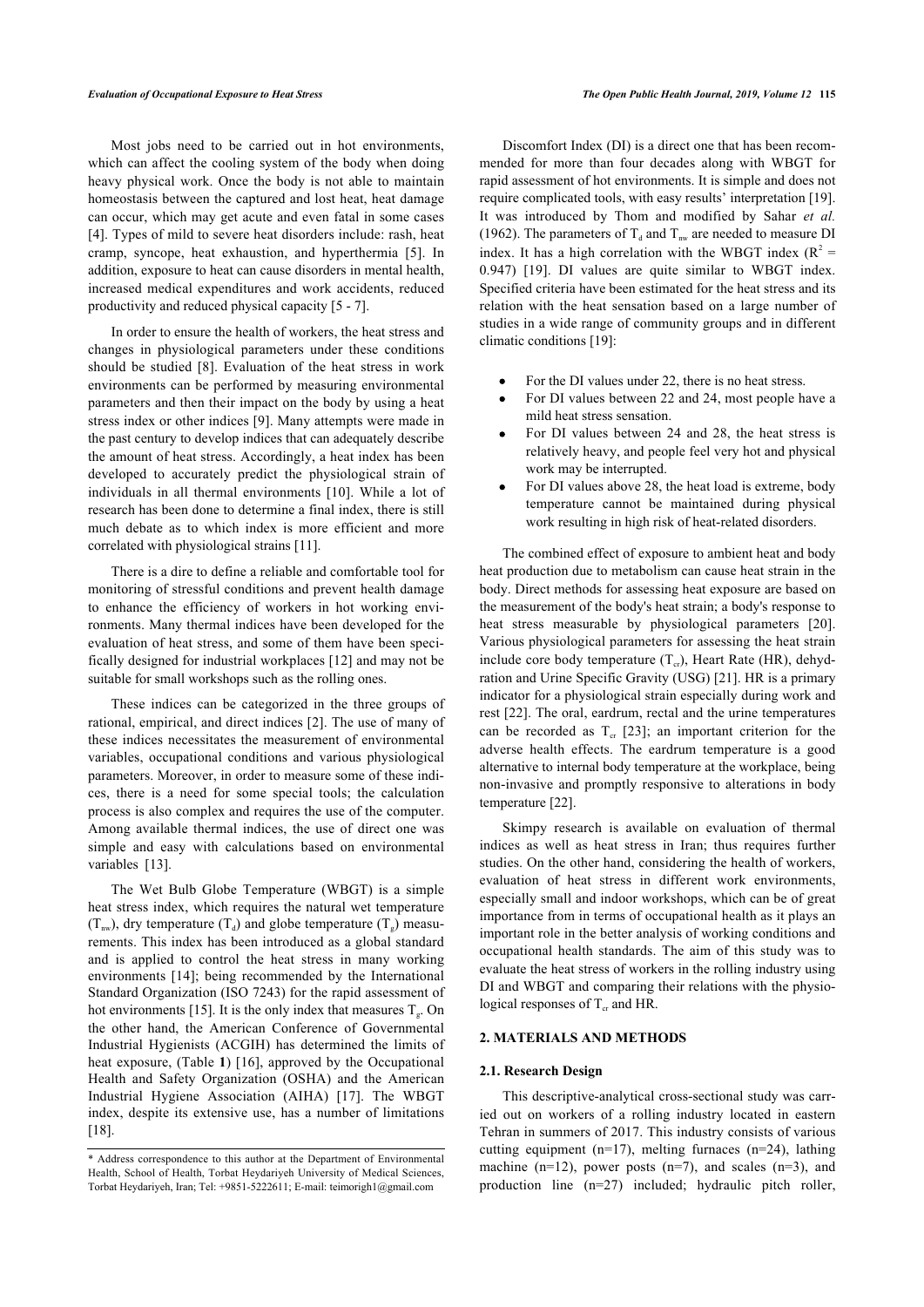scissors, stands, vertical loops, cooling, and knot. In this study, all workers were included in the study in a census. The inclusion criteria were; heat adaptation (more than one year of work experience), no cardiovascular disease, thyroid disease, hypertension, diabetes, febrile illnesses, ear infections, no antidiuretic drug consumption, and not taking any drugs that may affect HR.

On the day before making measurements, the objectives of the study and need for observation of instructions like resting at night was described to all subjects. According to the workshop conditions, and after coordination with a number of subjects, each working unit was monitored. During measurements, it was tried to measure the parameters on subjects under the same conditions and, considering the working duration of personnel, total measurement time was considered to be 2 hours for each person. The demographic variables were collected by a questionnaire containing information like age, height, weight, disease history, clothing type and color, health conditions, type of activity, use of gloves and socks, heat status, smoking, type of medications and the number of off days.

#### **2.2. Measuring Environmental Variables**

The environmental variables of  $T_{\text{nw}}$ ,  $T_{d}$  and  $T_{g}$  were measured and recorded by the WBGT digital device model BK 874 made in the UK and at the workstations according to ISO 7243 standards [\[14](#page-5-12)]. To determine air velocity  $(V_a)$  the VT50 digital heat anemometer made in France was used. The calibration of the devices was approved prior to measurement and by competent authorities. Measurements were carried out at the nearest point to the workplace of individuals; and given the uniformity of conditions, each measurement was generalized for all employees.

# **2.3. Measuring Physiological Parameters**

With environmental variables, physiological parameters of tympanic temperature, as the  $T_{cr}$ , and HR were measured simultaneously in two phases according to ISO 9886 standards [[24](#page-6-4)]. In the first phase, after 30 minutes in the break room, at 20, 25 and 30 minutes, the physiological parameters including the  $T_{cr}$ , and HR were measured and their mean values were recorded as basic information. In the second phase, after measurements were done at the resting state and the worker got back to the workplace, the physiological parameters of the  $T_{cr}$ , and the HR were measured at 20, 40 and 60 minutes, and their means were taken. The eardrum temperature was measured by a digital thermometer FT70 (beurer) made in Germany. The accuracy of the device is  $\pm 0.2$ °C and its range is 34 to 43°C. The measurements of the tympanic temperature were made in the right ear. HR was measured by using LAICA MD 6132 made in Italy.

This device is fastened to the arm of the subject by the cuff pressure and is able to measure the HR of people along with blood pressure. Workers' activities were carefully monitored and recorded to estimate the metabolic rate of individuals. The metabolism rate of individuals during the work shift was determined by the classification tables of the ISO8996 standard. Then, using Eq. **1**, the mean of metabolism rate was calculated for the subjects.

$$
\bar{M} = \frac{1}{T} \sum_{i=1}^{n} M_i \times T_i \tag{1}
$$

M<sub>i</sub>: Metabolism rate of each activity, T<sub>i</sub>: Time of each activity, T: the duration of work in a working shift,  $\overline{M}$ : Mean metabolism rate in each work shift in  $W/m^2$ .

In order to estimate the thermal insulation of clothing (Clo), workers' clothes were carefully investigated at work. Clothing type (long or short sleeves) and its thermal insulation were determined based on the ISO 9920 standard [\[25](#page-6-5)].

### **2.4. Measuring Heat Stress Indices**

In order to calculate the WBGT index at indoor and outdoor environments, Eqs.**2** and **3** were used, respectively.

$$
WBGT_{in} = 0.7T_{nw} + 0.3T_g \tag{2}
$$

$$
WBGT_{out} = 0.7T_{nw} + 0.2T_g + 0.1T_a \quad (3)
$$

Considering that the work environment was somewhat inconsistent in some of the workstations, the measurement of the WBGT index was performed at three heights of ankle, waist and head, and the WBGT value was calculated using Eq.4 [[15\]](#page-5-13).

$$
WBGT = (WBGThead +(2 × WBGTwaist + WBGTrankle)/4
$$

Eq. 5 was used to calculate DI index [[19\]](#page-5-17).

$$
DI = 0.5T_w + 0.5
$$
 (5)

# **2.5. Statistical Analysis**

Statistical analysis was performed using SPSS software (version 21, SPSS Inc., Chicago, IL, USA). Mean and standard deviation/SD (Minimum/Maximum) were reported for quantitative variables and frequency (percentage) for qualitative ones. Data were analyzed using T-test and Pearson correlation coefficient. The level of statistical significance was considered at  $P < 0.05$ .

<span id="page-2-0"></span>**Table 1. Screening criteria for heat stress exposure based on ACGIH standard (WBGT values in °C).**

|                     | Acclimatized |          |       |                          | Unacclimatized |          |       |            |
|---------------------|--------------|----------|-------|--------------------------|----------------|----------|-------|------------|
| Work and rest cycle | Light        | Moderate | Heavy | Very heavy               | Light          | Moderate | Heavy | Very heavy |
| $100\%$ work        | 29.5         | 27.5     | 26    | $\overline{\phantom{a}}$ | 27.5           | 25       | 22.5  | -          |
| 75% work-25% rest   | 30.5         | 28.5     | 27.5  | $\overline{\phantom{a}}$ | 29             | 26.5     | 24.5  | ۰.         |
| 50% work-50% rest   | 31.5         | 29.5     | 28.5  | 27.5                     | 30             | 28       | 26.5  | 25         |
| 25% work-75% rest   | 32.5         | 31       | 30    | 29.5                     | 31             | 29       | 28    | 26.5       |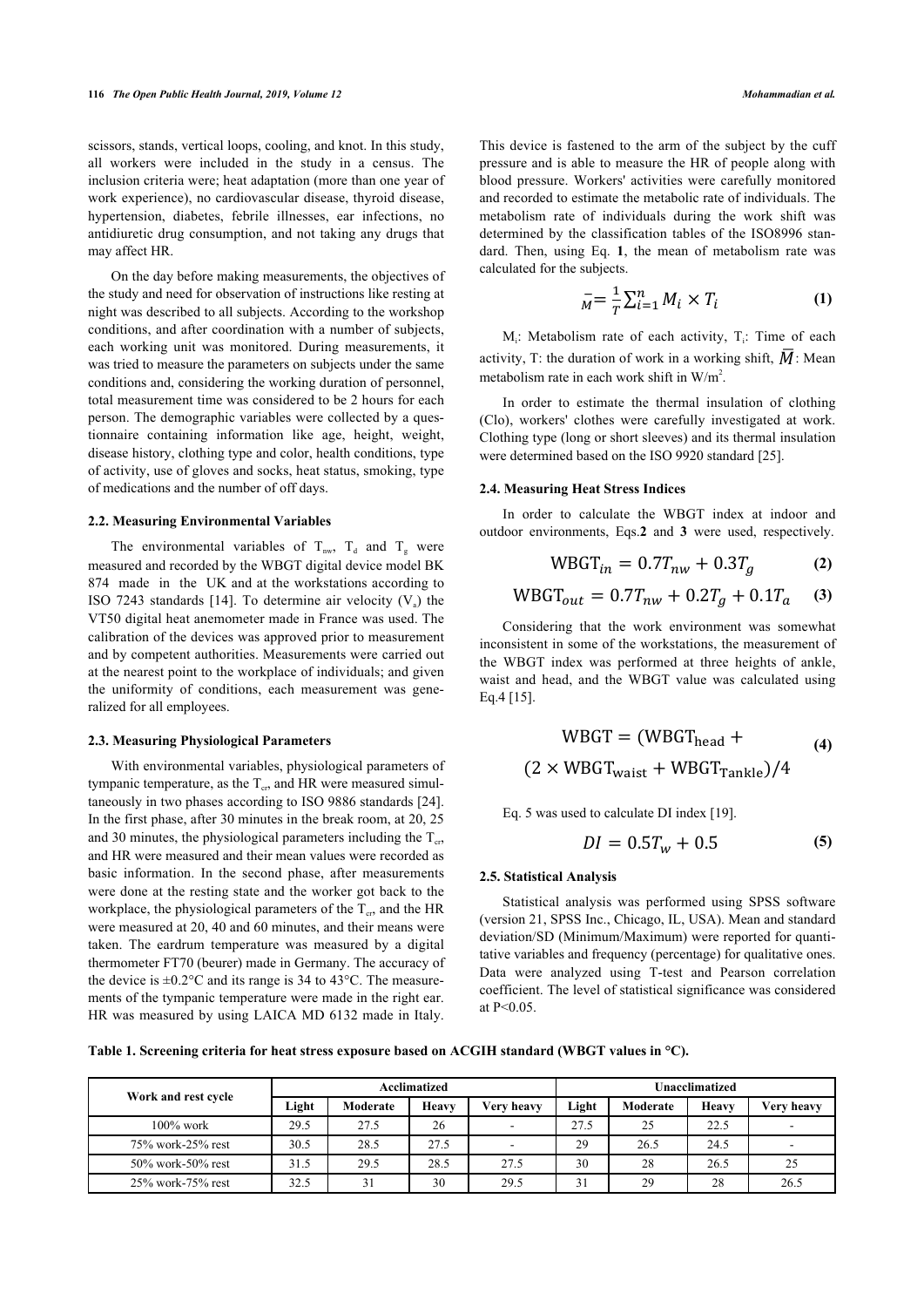# <span id="page-3-0"></span>**Table 2. Mean demographic variables of respondents (n=90).**

| Parameter            | Min - Max   | $Mean \pm (SD)$    |
|----------------------|-------------|--------------------|
| Age (years)          | $19 - 62$   | $35.2 \pm 8.74$    |
| Weight (kg)          | $54 - 115$  | $75.71 \pm 12.06$  |
| Height (cm)          | $160 - 190$ | $173.05 \pm 7.33$  |
| Metabolism $(w/m^2)$ | $140 - 295$ | $182.94 \pm 34.76$ |

#### <span id="page-3-1"></span>**Table 3. Environmental variables measured at workplace of participants.**

| Variable                   |                          | Rest state               | Work state    |                  |  |
|----------------------------|--------------------------|--------------------------|---------------|------------------|--|
|                            | Min - Max                | $Mean \pm SD$            | Min - Max     | $Mean \pm SD$    |  |
| $T_{\text{nw}}(C)$         | $22 - 24.5$              | $22.88 \pm 0.76$         | $22.8 - 26.9$ | $25.6 \pm 0.92$  |  |
| $T_{\rm a}$ (C)            | $27 - 34$                | $29.35 \pm 2.18$         | $27.4 - 36.9$ | $30.95 \pm 1.84$ |  |
| $T_e(C)$                   | $28 - 36$                | $31.07 \pm 1.94$         | $30.1 - 39.1$ | $34.02 \pm 1.98$ |  |
| $V_a$ (m.s <sup>-1</sup> ) | $\overline{\phantom{0}}$ | $\overline{\phantom{0}}$ | $0.2 - 0.32$  | $0.24 \pm 0.04$  |  |

#### <span id="page-3-2"></span>**Table 4. Physiological parameters of subjects.**

|                      |            | <b>Rest</b>      |               | Work             |                         |
|----------------------|------------|------------------|---------------|------------------|-------------------------|
| Parameter            | Min - Max  | Mean $\pm$ SD    | Min - Max     | $Mean \pm SD$    | <i>p</i> -value         |
| $T_{cr}$ (Aural) (C) | $356 - 37$ | $36.27 \pm 0.3$  | $36.3 - 38.9$ | $37.61 \pm 0.59$ | $t = -19.95, P < 0.001$ |
| HR (beats/min)       | $57 - 93$  | $74.27 \pm 6.87$ | $73 - 117$    | $92.97 \pm 9.22$ | $t=16.12, P<0.001$      |

### <span id="page-3-3"></span>**Table 5. Heat stress indices at workstations.**

| Index    |               | <b>Rest</b>      |                | Work             |                        |
|----------|---------------|------------------|----------------|------------------|------------------------|
|          | Min - Max     | $Mean \pm SD$    | Min - Max      | $Mean \pm SD$    | <i>p</i> -value        |
| DI(C)    | $25 - 28.5$   | $26.12 \pm 0.93$ | $25.9 - 31.85$ | $28.28 \pm 1.11$ | $t = -13.96$ , P<0.001 |
| WBGT (C) | $24.4 - 26.9$ | $25.34 \pm 0.49$ | $26 - 31.31$   | $29.05 - 1.27$   | $t = -26.94$ , P<0.001 |

# **3. RESULTS**

The demographic variables of the subjects studied are shown in Table [2](#page-3-0). The mean age of subjects was  $35.2 \pm 8.44$ years, weight  $75.71 \pm 12.06$  kg and height  $173.51 \pm 7.33$  cm. The mean metabolism rate of workers during the work was moderate and  $182.94 \pm 34.42$  watts per square meter (w/m<sup>2</sup>). About 41 (45.6%) of workers were wearing the overalls. The mean environmental variables were higher in working conditions than that of resting conditions. The mean of measured environmental variables by relaxation and working state of the subjects are presented in Table **[3](#page-3-1)**.

The results of the physiological parameters of subjects are illustratedin Table 4. The mean  $T_{cr}$  and HR were higher in working state than the resting state  $(P < 0.001)$ .

Table**5** shows the mean of the calculated heat stress indices at rest and during work states. The mean DI and WBGT were significantly higher at work ( $P < 0.001$ ).

Table **[6](#page-4-0)** shows the exposure of respondents to heat stress based on DI criteria. About 39(43.3%) subjects experienced moderate and 51 (56.7%) severe levels of exposure to heat, and there was no mild level of exposure to heat stress. The workers of melting and then production line were more than exposed to heat stress. The average allowed limits of heat exposure was 28.32±0.38°C, most subjects were exposed to heat stress and there was a significant difference between the average WBGT and the threshold limit values  $(t=4.903, P<0.001)$ .

Pearson correlation test showed that there was no significant correlation between metabolism with age and weight of the subjects  $(r = 0.023; r = 0.203, P \le 0.05$ , respectively). The results of the correlation coefficient related to heat stress indices and physiological parameters are presented in Table **[7](#page-4-1)**. Pearson correlation test revealed a direct linear and significant relationship of WBGT with  $T_{cr}$  and HR. Pearson correlation test showed a significant direct linear relationship between the DI index and HR with r value of 0.229. The highest Pearson correlation coefficient was found between WBGT and HR (r = 0.434).

# **4. DISCUSSION**

Heat stress at indoor work environments may occur by local exposure to heat sources, and may increase due to physical activity and clothing. Subjects who have been working for a long time in a hot environment with same conditions usually acclimatize to heat after a while due to physiological changes, which depends upon the level of activity as well as the duration of heat exposure. It is estimated that most people acclimatize gradually to the heat within 4 and 14 days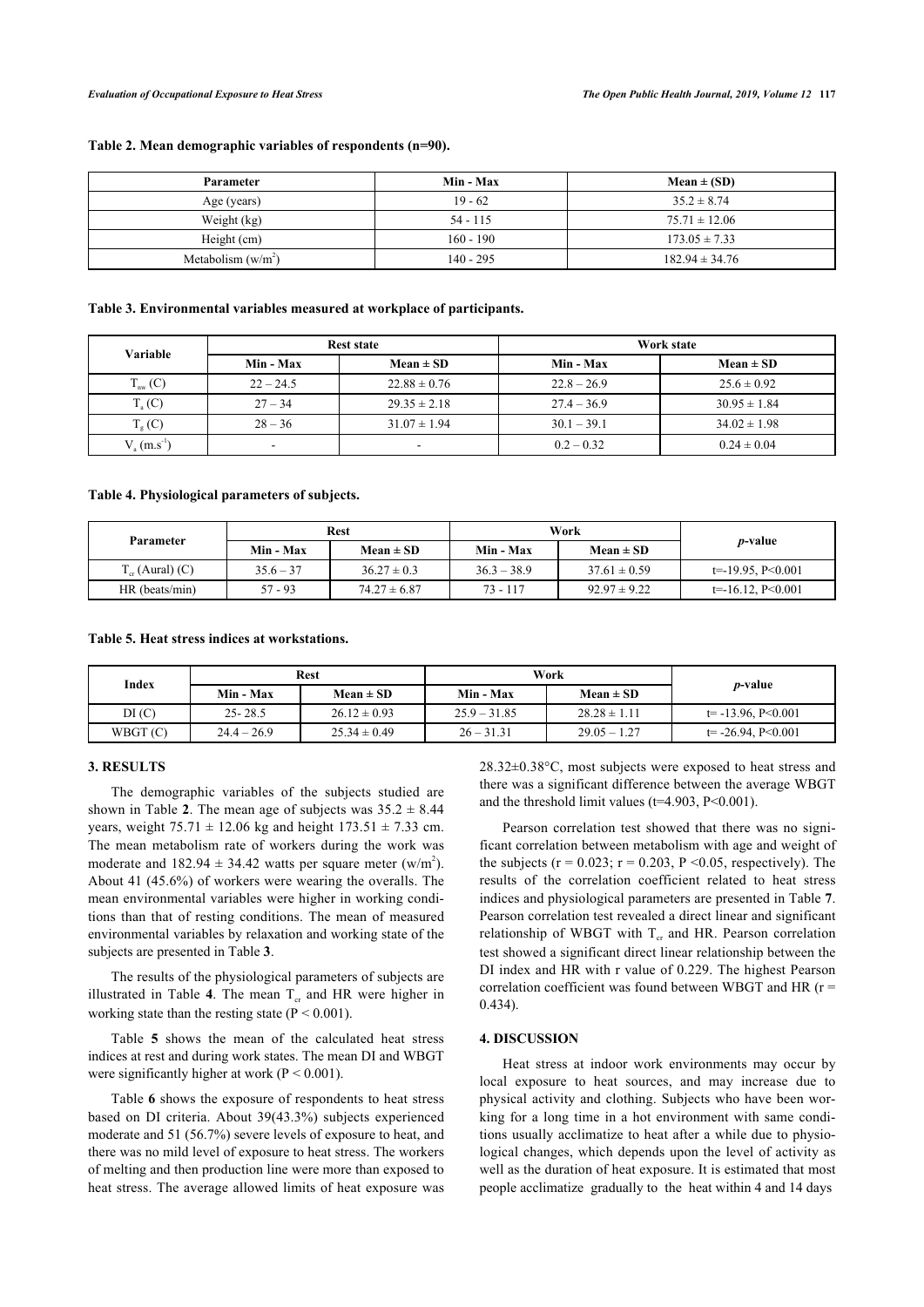| Criteria  | ∟evel    | Total, $n\frac{6}{6}$    | $\mathop{\hbox{\rm\small{Cutting}}}$ | Melting   | Production | Lathing                  | <b>Power and Scales</b>  |
|-----------|----------|--------------------------|--------------------------------------|-----------|------------|--------------------------|--------------------------|
| $22 - 24$ | Mild     | $\overline{\phantom{a}}$ |                                      |           |            | $\overline{\phantom{a}}$ |                          |
| $24 - 28$ | Moderate | 39(43.3)                 | 14(35.9)                             |           | 4(10.26)   | 1(28.2)                  | 10(25.64)                |
| >28       | Severe   | 51(56.7)                 | 3(5.88)                              | 24(47.06) | 23(45.1)   | 1(1.96)                  | $\overline{\phantom{0}}$ |

<span id="page-4-0"></span>**Table 6. Exposure to heat stress based on DI index criteria among study groups.**

<span id="page-4-1"></span>**Table 7. Pearson's correlation coefficient between heat stress and physiological indices.**

| Index       |       | $T_{cr}$ (Aural)   | <b>HR</b> |                      |
|-------------|-------|--------------------|-----------|----------------------|
|             |       | <i>p</i> -value    |           | <i>p</i> -value      |
| <b>WBGT</b> | 0.317 | $0.002^{\text{a}}$ | 0.434     | $\leq 0.001^{\circ}$ |
| DI          | 0.019 | 0.859              | 0.229     | $0.03^b$             |

a, Significant at level p<0.01; b, Significant at level p<0.05

[[26\]](#page-6-6). Improved heat tolerance is due to the ability to increase sweat and reduce HR. Sweating occurs in the lower core, with a reduction in skin temperatures and the amount of salt in sweat [\[27](#page-6-7), [28\]](#page-6-8).

This study was carried out on heat-acclimatized workers in the rolling industry with an aim of evaluation of occupational exposure to heat stress using the DI and the WBGT indices. The working conditions of most workers were in indoor environments, although the doors of the eastern and western sides were always open and the working environment has a public ventilation system. Moreover, the workers of cutting, power and scales units were also working in the outdoor environments. The results based on DI index criteria and WBGT index showed that most of the workers were exposed to heat stress. The values of WBGT were significantly different from the threshold limit values. In the study by Hamerezaee *et al.*, workers in the steel industry with  $WBGT_{TWA}$  35.76 C were exposed to higher values than the allowed limits. They also experienced more heat stresses than the present study[[29\]](#page-6-9). According to Krishnamurthy *et al.* about 90% of the measured WBGT in steel workers exceeded the threshold limit values, which was related to the work units with radiation heat and moderate workload [[30\]](#page-6-10).

Perry *et al.* stated that to provide an optimal index based on physiological parameters, HR and  $T_{cr}$  were best parameters for estimating WBGT, DI and Required Sweat Rate index (SWreq) indices [[31\]](#page-6-11). In this study, the physiological parameters of  $T_{cr}$ and HR were used to study the physiological responses of rolling industry workers. The results showed that the mean heat stress indices of DI and WBGT were significantly higher in working than at rest. Also, there was a significant difference between the mean  $T_{cr}$  and HR in both the working and the rest states. Heat stress is the net heat load that enters into the body of a person due to exposure to environmental variables, metabolic processes and clothing requirements, and the heat strain is the individual's physiological responses to environmental conditions; this response augments by increasing the amount of exposure to heat stress [[32\]](#page-6-12). The physiological strain caused by heat stress is affected by four environmental variables: air temperature, humidity, air flow rate and thermal radiation, as well as energy consumption due to individual physical activity and thermal properties of the cloth (Clo).

Besides, heat adaptation, hydration and body posture at work also affect the physiological strain caused by heat stress [\[33](#page-6-1)].

Ahasan *et al.* aimed at monitoring the heat stress of workers in the rolling steel industry, the  $T_c$  and HR of workers were increased who worked in high-temperature units and radiation workshops [\[34](#page-6-2)]. Latzka *et al.* investigated the influence of physical activity on HR increase during exercise in hot laboratory conditions, the data showed that HR increased with the intensity of physical activity [\[35\]](#page-6-13). In the study of Maw *et*  $al.$  regarding effects of hot environment on  $T_{cr}$ , HR, and physiological strain, it was concluded that with increasing WBGT, HR, oral temperature, and physiological strain increased [\[36](#page-6-14)]. Dehghan *et al.* examined the correlation between the WBGT and Physiological Strain Index (PSI), their results showed that by increasing the WBGT index, the PSI also increased, an inference consistent with the findings of the present study[[37\]](#page-6-15).

WBGT had a direct and significant relationship with  $T_c$ and HR, with it a better correlation with HR than the  $T_{cr}$ . DI index had a direct correlation with the  $T_{cr}$  and HR as well, association with the latter being significant. Fahad *et al.* conducted a study on steel industry workers in Turkey, in which although WBGT index had a high correlation with physiological parameters, it had an even higher correlation with the  $T_c$  which was consistent with our study results [\[38](#page-6-16)]. A higher correlation with HR in such work environments can be related to the working conditions of workers who are under a higher physical burden. WBGT had a higher correlation with the physiological parameters than the DI, similar results were depicted by Fahad *et al.* [[38](#page-6-16)]. Hamerezaee *et al.* showed that the WBGT is a more appropriate index than Predicted Heat Strain (PHS) for the evaluation of heat stress among steel industry workers[[29\]](#page-6-9). In the study of Golbabaei *et al.*, the WBGT index showed a better correlation with physiological parameters of HR, blood pressure and the skin temperature  $(T_{sk})$  compared to the DI index; results being consistent with this study [\[39](#page-6-17)]. According to Chen *et al.* physiological parameters of HR, systolic and diastolic blood pressure and  $T_{sk}$ were most correlated with the WBGT index and the physiological parameter of  $T_{cr}$  had the highest correlation with the SWreq among steel workers [\[40](#page-6-18)]. In a study by Brahmapurkar *et al.*, most workers in the glass factory were exposed to heat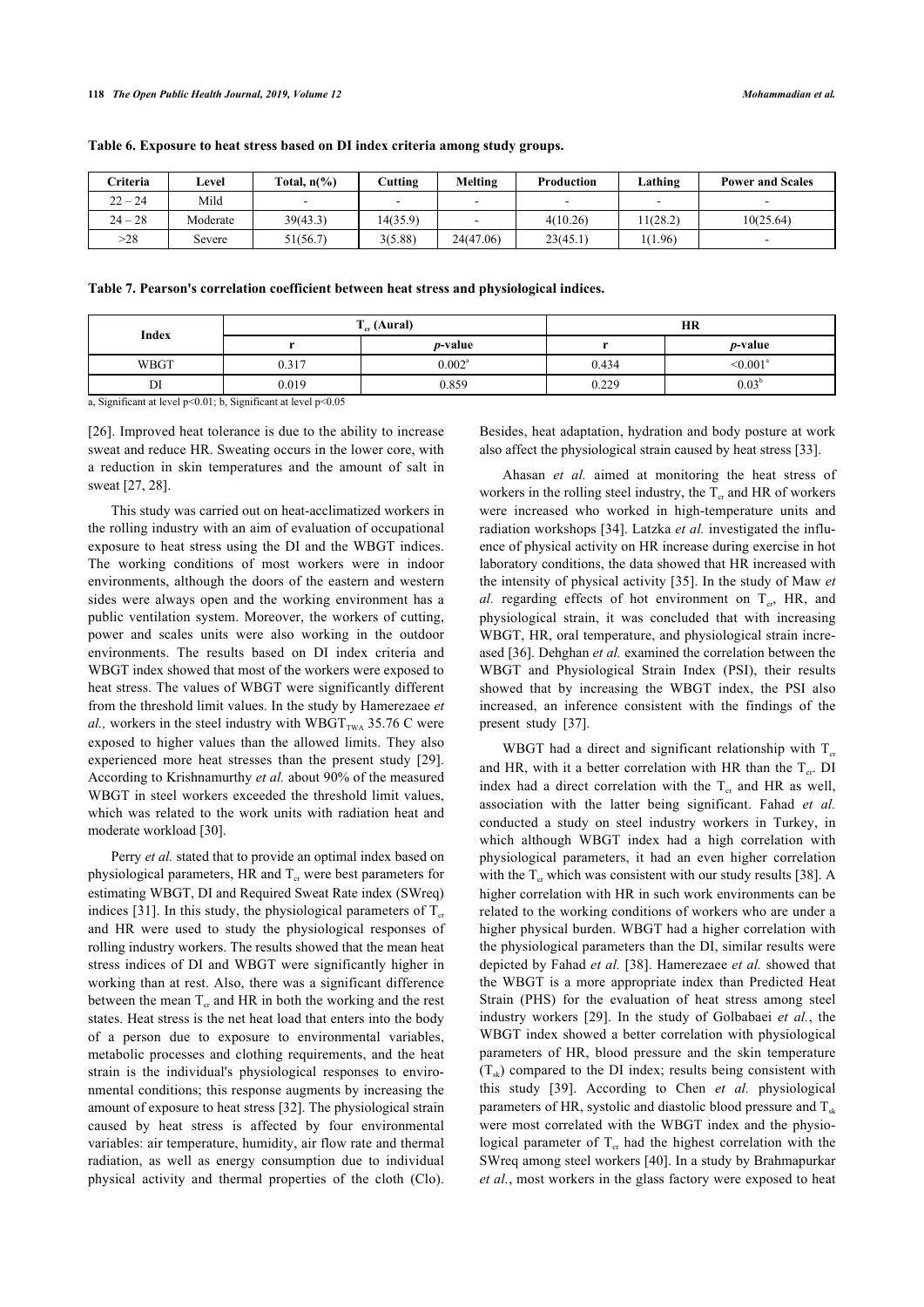stress, and  $T_{\rm g}$  was higher than  $T_{\rm d}$  at all work units [[41](#page-6-10)]. Also, in the present study, the average  $T_{g}$  was higher than the  $T_{d}$ , so the radiation heat could be one of the main causes of heat stress.

<span id="page-5-1"></span><span id="page-5-0"></span>It should be noted that each of the thermal stress indices has its own advantages and disadvantages, and WBGT index is no exception to this rule, despite its high acceptability and widespread use [[18](#page-5-16)]. Industries that are exposed to heat, they are required to provide the device, and by using it correctly, effective measures can be taken to reduce heat stress of work environments.

<span id="page-5-4"></span><span id="page-5-3"></span><span id="page-5-2"></span>This study was conducted at a short interval, which could be among the limitations of the present study. However, in industries like rolling with regard to the working conditions, heat stress can exist in all seasons of the year, and it is a permanent problem. Due to the fact that heat-related complications can be prevented, due consideration should be made to promote the culture of occupational health among workers. This strategy will have a good impact on the health of industrial workers. Health measures such as the supply of cool drinks, schedules for rest periods and training of workers need to be considered.

# <span id="page-5-5"></span>**CONCLUSION**

<span id="page-5-6"></span>In the rolling industry, heat stress exceeds the recommended exposure limits in many workstations. Due to the heavy physical activity of workers, interventional measures should be taken to reduce exposure. Also, WBGT index showed a better correlation with the physiological parameters of  $T_{cr}$  and HR, which is easy to use and can be used to assess the risk of heat stress and to determine the health hazards of workers exposed to heat.

# <span id="page-5-8"></span><span id="page-5-7"></span>**ETHICAL APPROVAL AND CONSENT TO PARTICI-PATE**

<span id="page-5-9"></span>The study was approved by the student research committee of the Shahid Beheshti University of Medical Sciences, Tehran, Iran. No. 1396/65558.

# <span id="page-5-10"></span>**HUMAN AND ANIMAL RIGHTS**

<span id="page-5-11"></span>No animals were used in this research. All human research procedures followed were in accordance with the ethical standards of the committee responsible for human experimentation (institutional and national), and with the Helsinki Declaration of 1975, as revised in 2013.

### <span id="page-5-13"></span><span id="page-5-12"></span>**CONSENT FOR PUBLICATION**

<span id="page-5-14"></span>Informed consent was obtained from all subjects prior to data collection.

# **CONFLICT OF INTEREST**

<span id="page-5-15"></span>The authors declare no conflict of interest, financial or otherwise.

# <span id="page-5-16"></span>**ACKNOWLEDGEMENTS**

<span id="page-5-17"></span>The authors would like to thank the student research committee of Shahid Beheshti University of Medical Sciences and all the subjects who cooperated in the implementation of

# the research.

# **REFERENCES**

- [1] Nassiri P, Monazzam MR, Golbabaei F, Shamsipour A, Arabalibeik H, Abbasinia M, *et al.* Personal risk factors during heat stress exposure in workplace. Health and Safety at Work 2017; 7(2): 163-80. URL: <http://jhsw.tums.ac.ir/article-1-5658-en.html>
- [2] Ansari M, Mazloumi A, Abbassinia M, Farhang Dehghan S, Golbabaei F. Heat stress and its impact on the workers' cortisol concentration: A case study in a metal melding industry. Health and Safety at Work 2014; 4(2): 59-68. URL: [http://jhsw.tums.ac.ir/](http://jhsw.tums.ac.ir/article-1-5147-en.html) [article-1-5147-en.html](http://jhsw.tums.ac.ir/article-1-5147-en.html)
- [3] Azari G, Mofidi AA, Meshkani M, Tabatabaei Ghamshe F, Daviantalab AH. Evaluation of heat stress in the working position 60 of furnace workers in one of the forging industries in the summer. Journal of health and safety at work 2012; 1(2): 51-8.<http://jhsw.tums.ac.ir/article-1-24-en.html>
- [4] Andersen AB. Validation of the USF Safe Exposure Time Equation for Heat Stress: University of South Florida 2011. <https://scholarcommons.usf.edu/etd/2985>
- [5] Tian Z, Zhu N, Zheng G, Wei H. Experimental study on physiological and psychological effects of heat acclimatization in extreme hot environments. Build Environ 2011; 46(10): 2033-41. [\[http://dx.doi.org/10.1016/j.buildenv.2011.04.027](http://dx.doi.org/10.1016/j.buildenv.2011.04.027)]
- [6] Hajizadeh R, Golbabaei F, Monazam Esmaielpour M, Mehri A, Hosseini M, Khodaparast I. Assessing the heat stress of brickmanufacturing units' workers based on WBGT index in Qom city. Journal of Health and Safety at Work 2015; 4(4): 9-20.<http://jhsw.tums.ac.ir/article-1-5209-en.html>
- [7] Golbabaei F, Zakerian SA, Fouladi Dehaghi B, *et al.* Heat stress and physical capacity: A case study of semi-professional footballers. Iran J Public Health 2014; 43(3): 355-61. [https://europepmc.org/abstract](https://europepmc.org/abstract/pmc/pmc4419174) [/pmc/pmc4419174](https://europepmc.org/abstract/pmc/pmc4419174) [PMID: [25988096\]](http://www.ncbi.nlm.nih.gov/pubmed/25988096)
- [8] Lu S, Zhu N. Experimental research on physiological index at the heat tolerance limits in China. Build Environ 2007; 42(12): 4016-21. [\[http://dx.doi.org/10.1016/j.buildenv.2006.06.029](http://dx.doi.org/10.1016/j.buildenv.2006.06.029)]
- [9] Wang F, Gao C, Kuklane K, Holmér I. Effects of various protective clothing and thermal environments on heat strain of unacclimated men: The PHS (predicted heat strain) model revisited. Ind Health 2013; 51(3): 266-74.

[\[http://dx.doi.org/10.2486/indhealth.2012-0073\]](http://dx.doi.org/10.2486/indhealth.2012-0073) [PMID: [23385435](http://www.ncbi.nlm.nih.gov/pubmed/23385435)]

- [10] Criteria for a recommended standard: Occupational exposure to hot environments. USA: National Institute for Occupational Safety and Health 1986.
- [11] Brake R, Bates G, A valid method for comparing rational and empirical heat stress indices. Ann Occup Hyg 2002; 46(2): 165-74. [\[http://dx.doi.org/10.1093/annhyg/mef030](http://dx.doi.org/10.1093/annhyg/mef030)] [PMID: [12074026](http://www.ncbi.nlm.nih.gov/pubmed/12074026)]
- [12] Farshad A, Montazer S, Monazzam MR, Eyvazlou M, Mirkazemi R. Heat stress level among construction workers. Iran J Public Health 2014; 43(4): 492-8.<https://europepmc.org/abstract/MED/26005660> [PMID: [26005660\]](http://www.ncbi.nlm.nih.gov/pubmed/26005660)
- [13] Liang C, Zheng G, Zhu N, Tian Z, Lu S, Chen Y. A new environmental heat stress index for indoor hot and humid environments based on Cox regression. Build Environ 2011; 46(12): 2472-9. [\[http://dx.doi.org/10.1016/j.buildenv.2011.06.013](http://dx.doi.org/10.1016/j.buildenv.2011.06.013)]
- [14] Parsons K. Heat stress standard ISO 7243 and its global application Ind Health 2006; 44(3): 368-79.
- [\[http://dx.doi.org/10.2486/indhealth.44.368\]](http://dx.doi.org/10.2486/indhealth.44.368) [PMID: [16922180](http://www.ncbi.nlm.nih.gov/pubmed/16922180)] [15] ISO7243. Hot environments-estimation of the heat stress on working man, based on the WBGT-index (wet bulb globe temperature). Geneva: ISO. 1989
	- [\[http://dx.doi.org/10.2486/indhealth.44.368\]](http://dx.doi.org/10.2486/indhealth.44.368) [PMID: [16922180](http://www.ncbi.nlm.nih.gov/pubmed/16922180)]
- [16] TLVs and BEls: Threshold limit values for chemical substances and physical agents and biological exposure indices USA. Cincinnati: ACGIH Signature Publications 2004.
- [17] Sawka M, Wenger C, Montain S, et al. Heat stress control and heat casualty management 2003.[https://armypubs.army.mil/epubs/DR\\_pubs/DR\\_a/pdf/web/tbmed](https://armypubs.army.mil/epubs/DR_pubs/DR_a/pdf/web/tbmed507.pdf) [507.pdf](https://armypubs.army.mil/epubs/DR_pubs/DR_a/pdf/web/tbmed507.pdf)

[\[http://dx.doi.org/10.1037/e458312006-001\]](http://dx.doi.org/10.1037/e458312006-001)

- [18] Budd GM. Wet-bulb globe temperature (WBGT)-its history and its limitations. J Sci Med Sport 2008; 11(1): 20-32. [\[http://dx.doi.org/10.1016/j.jsams.2007.07.003\]](http://dx.doi.org/10.1016/j.jsams.2007.07.003) [PMID: [17765661](http://www.ncbi.nlm.nih.gov/pubmed/17765661)]
- [19] Epstein Y, Moran DS. Thermal comfort and the heat stress indices. Ind Health 2006; 44(3): 388-98.